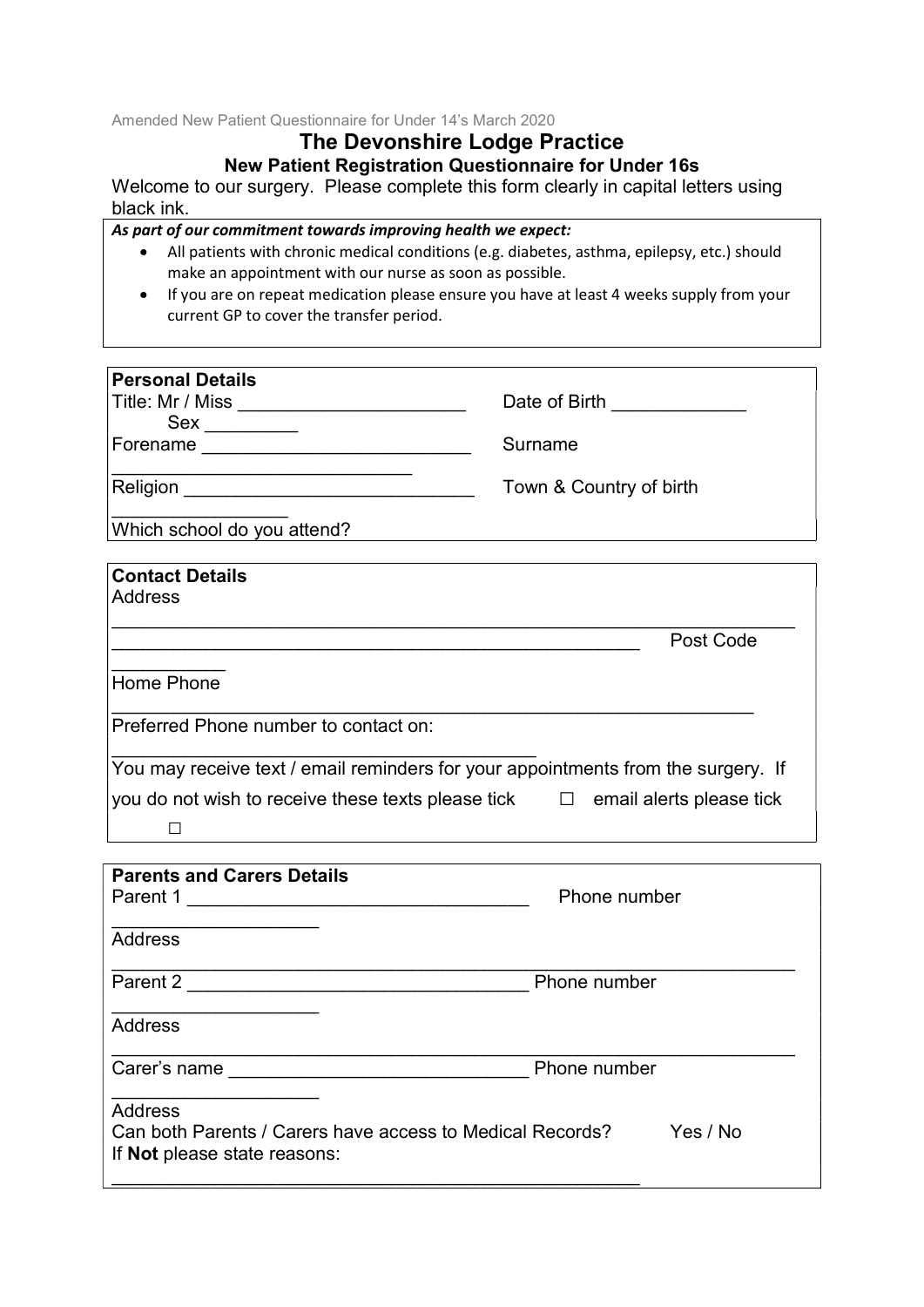| <b>Emergency Contact Details</b> |              |          |
|----------------------------------|--------------|----------|
| ∣ Name                           | Relationship | Phone No |
|                                  |              |          |

# Siblings

Please give details of the other children in the house

| <b>Name</b> | <b>Date of Birth</b> |
|-------------|----------------------|
|             |                      |
|             |                      |
|             |                      |

| <b>Carer Status</b><br>Do you care for anyone else? Yes / No<br>If yes, Name of person you care for |
|-----------------------------------------------------------------------------------------------------|
| Do you have anyone who looks after you or your daily needs as Carer?<br>Yes / No                    |
| <b>General Health</b>                                                                               |

| <b>General Health</b>                                  |          |                |                |  |
|--------------------------------------------------------|----------|----------------|----------------|--|
| Height                                                 | Weight   |                |                |  |
| Do you have any special dietary requirements? Yes / No |          |                | Please specify |  |
| Do you smoke                                           | Yes / No | <b>Details</b> |                |  |

# Allergies

| List any drugs, plasters,   Please give details<br>food, animals, etc. |  |  |  |
|------------------------------------------------------------------------|--|--|--|
|                                                                        |  |  |  |
|                                                                        |  |  |  |
|                                                                        |  |  |  |

# Past & Present Medical History

Please give details of any chronic medical condition, hospital treatment, accidents, and special investigations

| $\tilde{\phantom{a}}$<br><b>Condition</b> | <b>Month / Year</b> |
|-------------------------------------------|---------------------|
|                                           |                     |
|                                           |                     |
|                                           |                     |
|                                           |                     |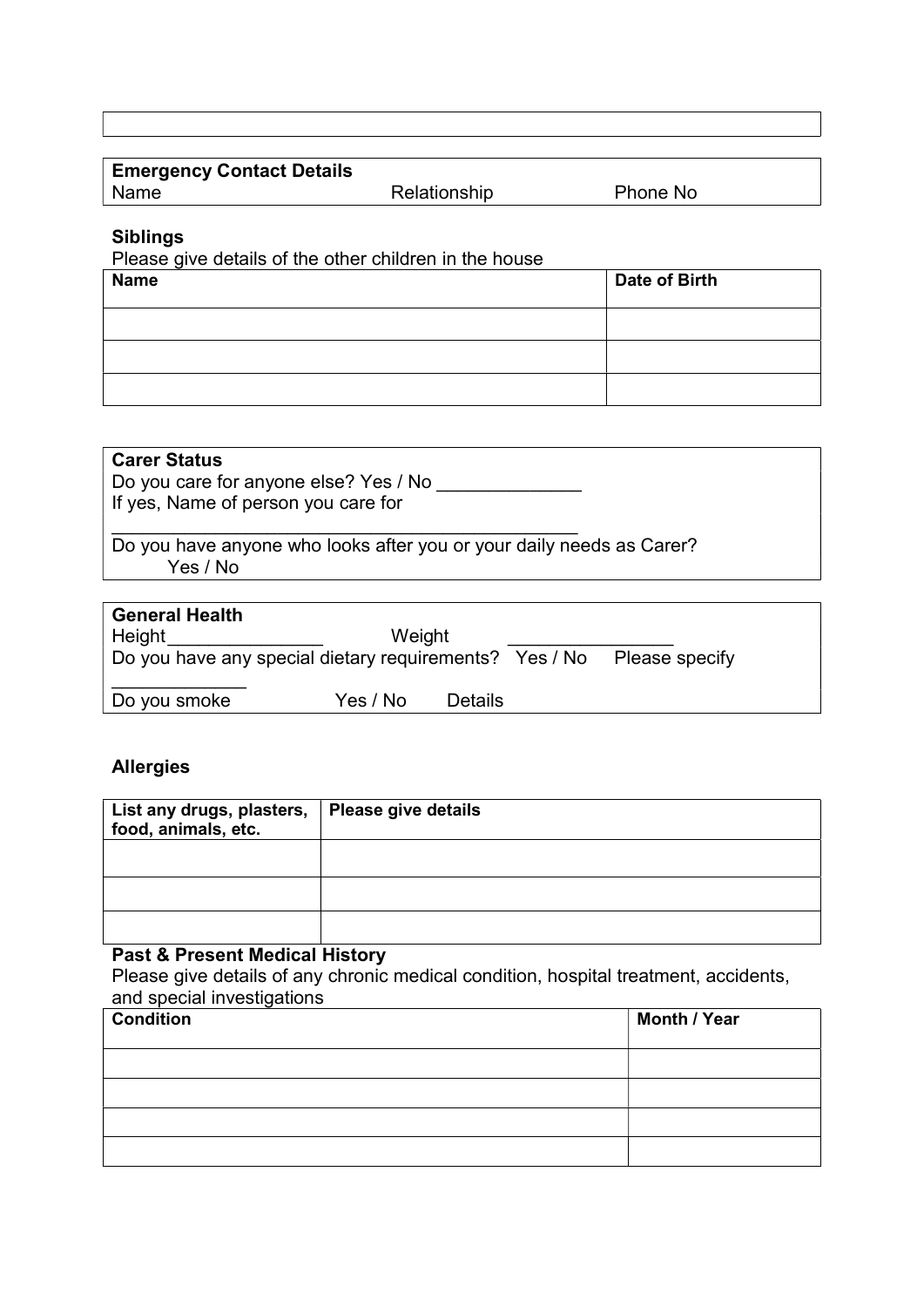# Immunisations (please circle below)

Please see link re immunisations

https://www.gov.uk/government/publications/the-complete-routine-immunisationschedule

if there is anything you think you may/may not have had please let the surgery know as soon as possible.

Parents are requested to please bring in a copy of the Immunisation Records from your child's Red Book

#### Medication

Please list below all Medication you are currently taking or Attach a copy of your Repeat Prescription Request Form (Please ensure you have enough supply for the interim period)

| <b>Name</b> | Strength | <b>Dose</b> |
|-------------|----------|-------------|
|             |          |             |
|             |          |             |
|             |          |             |
|             |          |             |

### The Electronic Prescription Service (EPS) is an NHS service.

Are you registered for EPS? Yes / No If Yes, please amend your nominated pharmacy accordingly If you wish to have further details or an application form, please contact our Prescription Desk once fully registered.

### For Office Use Only

Medication checked and approved for entry on Patient's Medical Records □ Doctor's signature Date

Ethnic Origin

In compliance with the Race Relations (Amendment) Act 2000 and its Race Equality Scheme, any new patient registrations are requested to complete this section. Please tick as appropriate to indicate your ethnic origin

| <b>British</b>       | African            | Bangladeshi                         | Chinese            |
|----------------------|--------------------|-------------------------------------|--------------------|
| <b>Mixed British</b> | Carribean          | Indian                              | <b>Other White</b> |
| Irish                | <b>Other Black</b> | Pakistani                           | <b>Other Mixed</b> |
| Polish               |                    | Siri Lankan                         |                    |
| Other European       |                    | Any other ethnicity<br>Please state |                    |